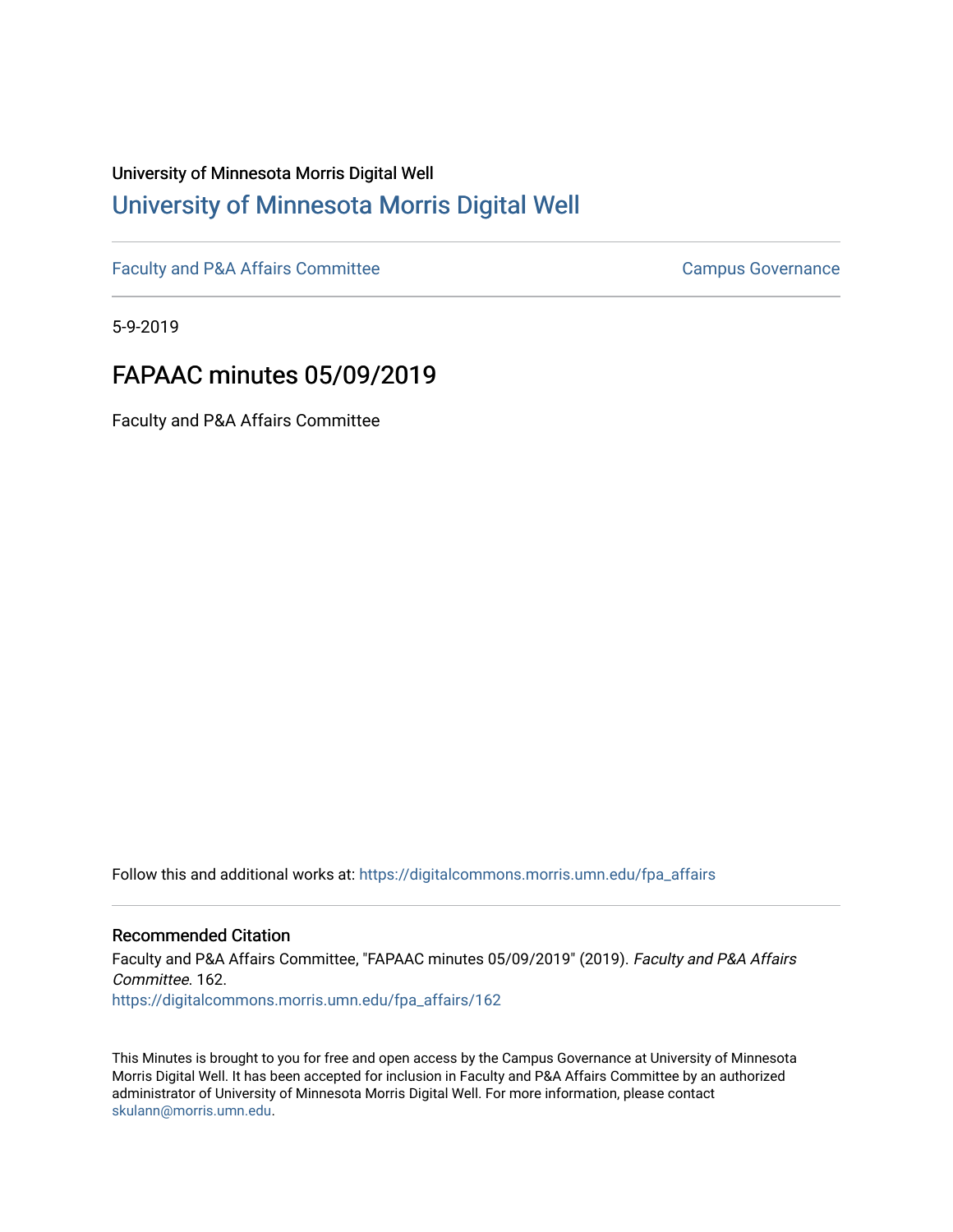Faculty P&A Affairs Committee Meeting Minutes Thursday, May 9, 2019 Imholte #218, 11:40 am – 12:40 pm.

Present: Chlene Anderson, Stephen Deslauriers, David Ericksen, Sara Lam, Bibhudutta Panda, Ray Schultz, Peh Ng. Absent: Argie Manolis.

Bibhudutta Panda called the meeting to order.

Minutes: March 14, 2019 minutes reviewed and approved.

#### **Agenda Items**

#### **Reports from Subcommittees:**

#### *Faculty and P&A of Color Subcommittee* **–** Chlene Anderson, Sara Lam

Update on Salary Study Report:

C Anderson wrote to all three past Center for Small Town directors seeking any additional information for cost of living comparison. A suggestion was made to contact Kelly Asche for information, but subcommittee members noted that many of his writings on cost of living have been reviewed. B Panda had contacted B Finzel, Economics, and discussed using the official MN data in report.

Discussion continued on the format of the salary study report. It was decided to include the cost of living information at the end of this report. The Salary report format would include the introduction, report (description) on faculty salary, compensation, cost of living comparison and a statement on  $P \& A$  salaries. In contrast to previous reports, the committee thinks it would be wise to share the ACADEME report instead of having so many data plots and tables in the report. The committee will seek permission from the Office of Institutional Research if they could share the ACADEME report with the FACPA group.

Any additional updates/comments please respond ASAP as B Panda would be emailing this report to FACPA hopefully by May 17. The final report will be added to the Digital Well for access by creating a login using your morris.umn.edu email address. It will also be added to the Faculty and P&A Affairs Committee website. It must be accessed with a morris.umn.edu Gmail account; it can't be accessed with a personal account.

*Faculty and P&A Work Load/Salary Subcommittee* **-** Bibhudutta Panda, David Ericksen, Stephen Deslauriers, Ray Schultz, Peh Ng

Discipline Coordinator Survey Report:

The survey received a total of 53 responses and 49 were completed by previous/current discipline coordinators. On the question of hours devoted to discipline coordinator responsibilities in an average week, the most common was 2 to 4 hours per week. On the question if the discipline distributes duties/responsibilities among faculty in the discipline, 38 out of 49 respondents responded positively.

Discussion continued on the two other major questions. An update will include listed responses by major themes and include the # of responses for each theme. Any final revisions should be sent to B Panda ASAP as report will be emailed to campus by May 17.